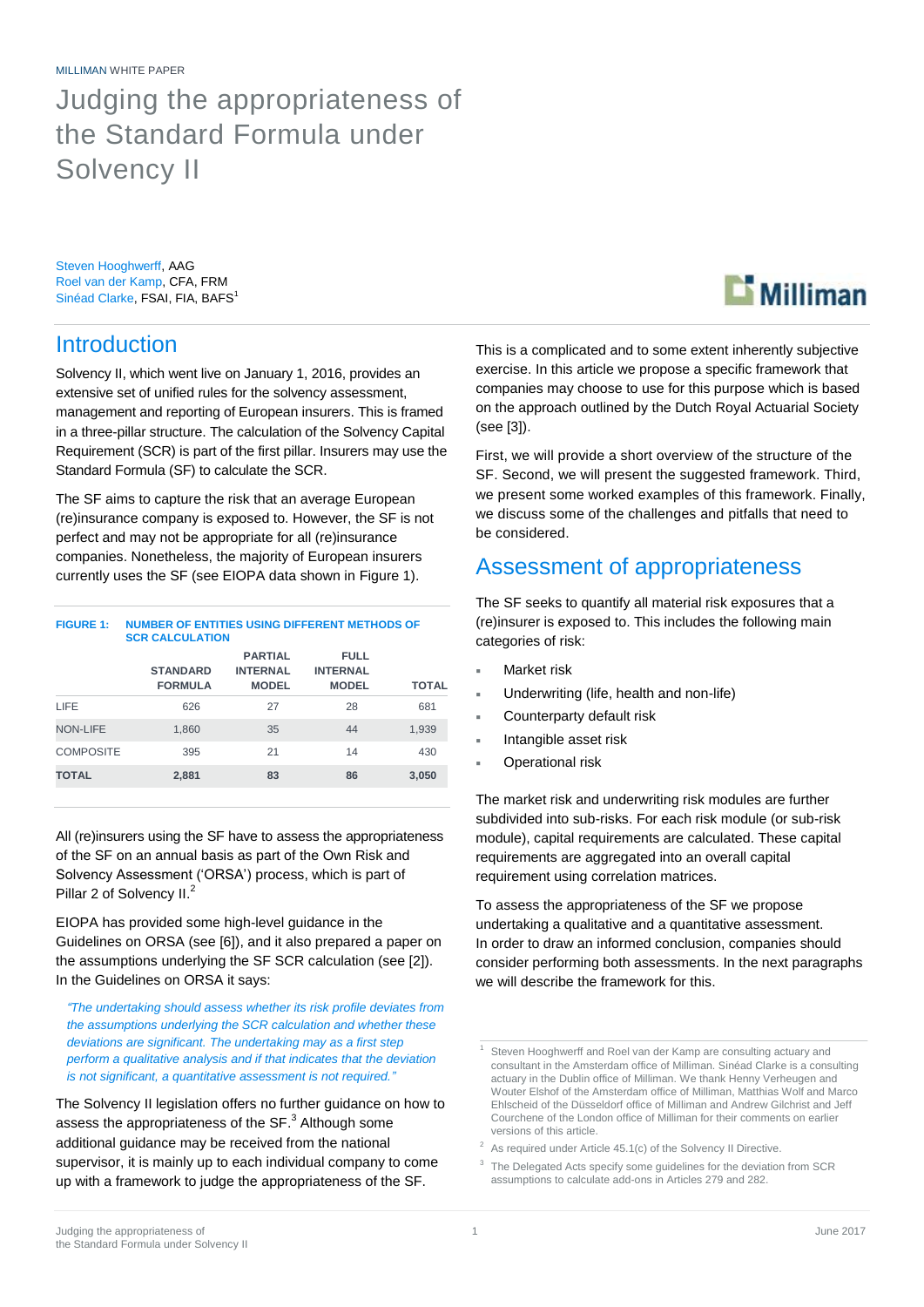#### **QUALITATIVE ASSESSMENT**

First, a qualitative assessment should be performed to assess whether the methodology that is used in the SF is appropriate for the company. As part of the qualitative assessment, companies should consider assumptions, methodology and parameters.

#### **Assumptions**

The underlying assumptions used to derive the SF may not be appropriate for the risk profile of the company. Therefore, the assumptions stated in the EIOPA assumptions document [2] should be checked. The assumptions used for the individual risk modules, the aggregation methodology and the overall structure of the SF are listed in this document.

**Example:** One of the assumptions used for interest rate risk is that the company is not exposed to material inflation or deflation risk. The company should consider carefully whether these assumptions for its portfolio risks.

Additionally, some assumptions underlying the Standard Formula are assumptions about the market itself and not about the risk profile of an average European company. These assumptions should be addressed as well.

**Example:** The spread module states that no capital is required for investments in European government bonds. 4 The implicit assumption is that these investments are risk free. Based on the experience during the years since 2009, most observers would conclude that this assumption is unrealistic.

Finally, the insurance company should complete the qualitative assessment with its own view on the appropriateness of the SF. Expert meetings could be organised to facilitate this.

**Example:** The stress scenario for the risk of a decrease of the interest rate term structure does not allow for negative interest rates. Given the current market situation, this is unrealistic.

#### **Methodology**

Next, the company should judge the appropriateness of the methodology that is employed in the SF. This includes assumptions that are implicit in the SF but are not specified in the assumptions document. The scenario that is used to calculate the SCR should represent the 99.5% Value-at-Risk (VaR) on a one-year horizon. However, this is dependent on the risk profile of the company. The company should check to see if this methodology is consistent with its own risk profile.

**Example:** The scenario that is used for the longevity risk module uses a permanent decrease of 20% in the mortality rate, the underlying assumption being that an age-insensitive shock is representative for the 99.5% VaR. This may not be appropriate for every company. If the longevity risk profile of the company differs by age group, then a parallel shock could result in gains for some groups and losses for different groups. In this case, an age-dependent shock could be more appropriate to calculate the SCR.

#### **Parameters**

In conjunction with the assessment of the methodology that the SF uses, (re)insurers should verify the appropriateness of the parameters that are used in the methodology. If the methodology is appropriate, use of inappropriate parameters could still result in a capital requirement that does not correspond to the company's portfolio.

**Example:** The SF uses a 25% decline in prices to calculate property risk. The calibration is based on total return indices for the UK property market, taking into account the retail, office, industrial and residential sector. It may not be appropriate for the company if its property portfolio is substantially different from the reference portfolio.

#### **QUANTITATIVE ASSESSMENT**

In the previous section we looked at the general methodology that is employed in the SF. Even for the most average European insurer, the SF will never exactly match the risk profile of the company. Thus, separately from the qualitative assessment, we need to quantify the materiality of this difference.

First we describe the ideal approach and the practical challenges there are to using it. Then we describe an approach that incorporates these challenges.

#### **Ideal approach**

For this exercise, ideally we would calculate the required capital in two ways: once with the SF (the 'SF SCR') as it is and once with the SF if it were modified to reflect the actual risk profile of the company (the 'ideal SCR'). If the ideal SCR differs from the SF SCR by more than 10%,<sup>5</sup> then we consider the difference to be material and have to conclude that the SF is

<sup>&</sup>lt;sup>4</sup> Delegated Acts, Article 180.2.

<sup>&</sup>lt;sup>5</sup> Delegated Acts, Article 279 states that the difference is material if the ideal SCR exceeds the SF SCR by more than 10%, unless there is strong evidence that this is not the case or if the ideal SCR exceeds the SF SCR by more than 15%. For the purposes of this article we will use the more stringent 10% boundary.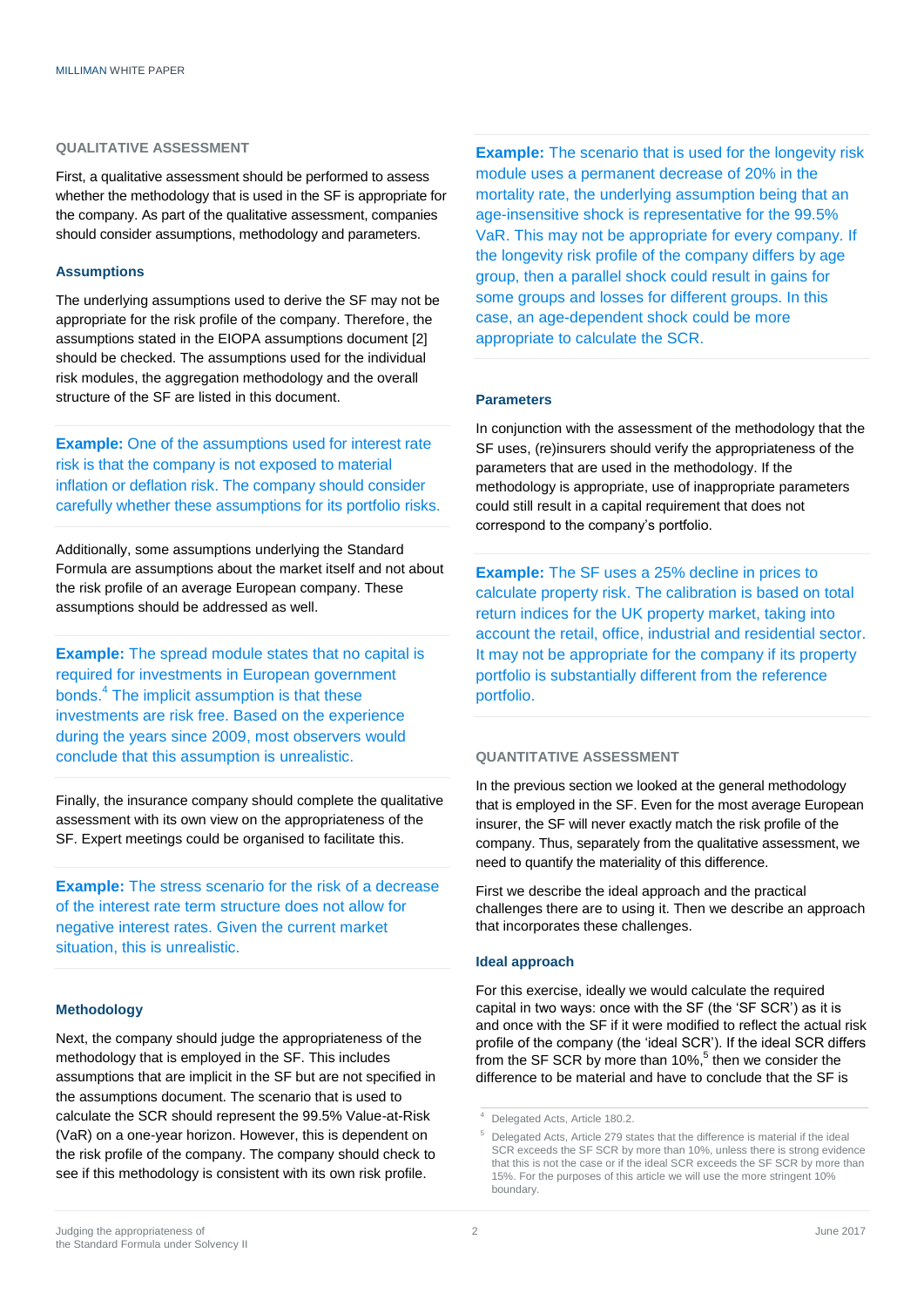not appropriate. This is the approach described in the Delegated Acts in relation to setting capital add-ons.

There are two practical issues with this approach. First, the ideal SCR is usually not known. It is a fair assumption that a company that employs the SF does not have a complete internal model that perfectly matches its risk profile. Second, this approach is for the total SCR. In practice, we want to judge the appropriateness of each component of the SF separately.

#### **Suggested approach**

While the ideal SCR will usually not be available, we can construct a materiality interval around the SF SCR. We consider the difference between the ideal SCR and the SF SCR to be material if it is more than 10%. We can thus calculate the boundaries of the interval that the ideal SCR has to cross for the difference to be material.

Similarly, we can translate this into a criterion for each of the individual SF risk modules. We consider a difference to be material for a risk sub-module if the resulting change at the sub-module level (meaning market risk, life risk, non-life risk, etc.) is larger than 10% of the total SCR. Working backwards, we can perform a reverse stress test to judge the appropriateness of the SF at the individual risk module level.

The following steps are involved in this process:

- 1. Calculate the SCR using the SF
- 2. Use 10% of the SF SCR calculated in Step 1 as the materiality boundary
- 3. For each risk (sub)module, calculate how much the capital requirement needs to move by in order to breach the materiality boundary defined in Step 2 on the risk module level
- 4. Determine the changes to the SF calibration that would be necessary to justify the capital as calculated in Step 3
- 5. Determine the likelihood of these changes

This approach is in line with the one described by the Dutch Royal Actuarial Society (see [3]). It should be stressed, however, that there is no legal requirement to carry out this assessment using the suggested approach above. The EIOPA guidance states that a quantitative assessment is only required if the qualitative assessment shows that the deviation is material. However, in practice, it is difficult to judge materiality based on a qualitative assessment alone.

#### **Drawing conclusions**

The qualitative and quantitative analysis outlined above can be used to draw a general conclusion about the appropriateness of the SF for each risk category. Although some part of this assessment will always be subjective, we suggest using a framework to minimise the subjectivity. One way would be to use the matrix shown in [Figure 2.](#page-2-0)

Despite the EIOPA guidance, it is difficult to reach an informed conclusion without performing both the qualitative and quantitative assessments. The decision matrix relies on the conclusions drawn in the qualitative and quantitative assessments. Here we have assumed that the company can draw conclusions on whether an assessment is

unsatisfactory ( $\times$ ), indeterminate (=), satisfactory ( $\vee$ ) or very

satisfactory ( $\vee\vee$ ). How the company defines these conclusions is up to the company itself.

In the decision matrix, the main emphasis is on the conclusion of the quantitative assessment. The reason for this is that even when the qualitative assessment shows that the methodology is not appropriate for the risk profile of the company, the SF may still result in the appropriate amount of capital. Two vastly different methodologies could still lead to the same answer. This would, however, require additional research, possibly taking into account proportionality.

| <b>QUALITATIVE</b> | <b>QUANTITATIVE</b> | <b>CONCLUSION</b>                                |
|--------------------|---------------------|--------------------------------------------------|
| $\checkmark$       | ◡◡                  | HIGH LEVEL OF CONFIDENCE OF APPROPRIATENESS      |
| $\checkmark$       | M                   | LIMITED LEVEL OF CONFIDENCE OF APPROPRIATENESS   |
| $=$ / $\times$     | ✓✓                  | LIMITED LEVEL OF CONFIDENCE OF APPROPRIATENESS   |
| ✔                  | $=$                 | NO REASON TO ASSUME CAPITAL IS NOT APPROPRIATE   |
| $\checkmark$       | ×                   | REASON TO BELIEVE CAPITAL MAY NOT BE APPROPRIATE |
| $= I \times$       |                     | NOT APPROPRIATE                                  |

#### <span id="page-2-0"></span>**FIGURE 2: DECISION MATRIX**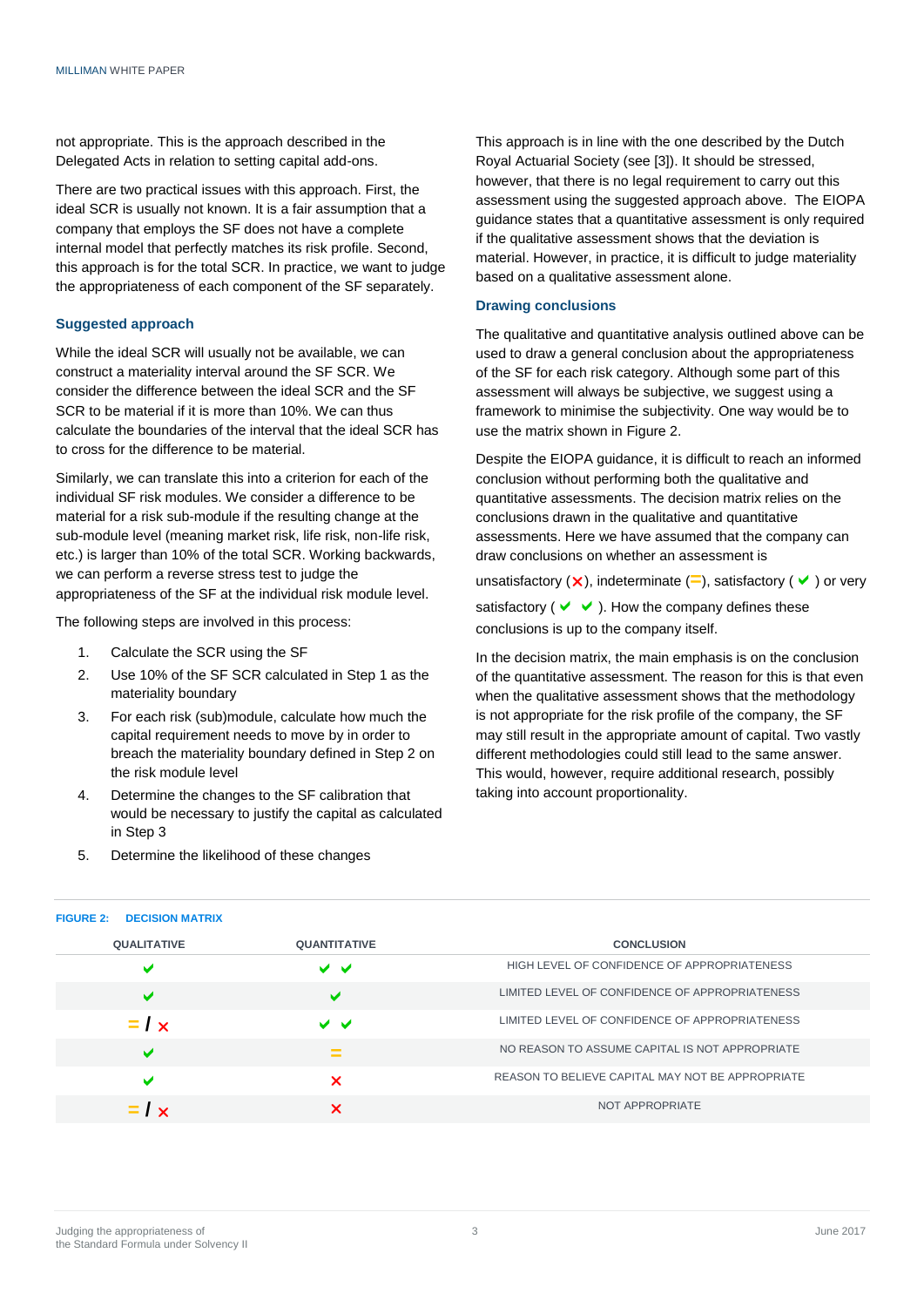### Worked out examples

Our proposed methodology is best illustrated by showing worked out examples. In this section we provide the assessment for two risk types for a fictitious company.

For our fictitious company we assume the following SCR build up (in millions of euros).

#### **FIGURE 3: SCR BUILD-UP OF FICTITIOUS COMPANY**

| <b>CATEGORY</b>        | <b>SCR</b> |
|------------------------|------------|
| <b>MARKET</b>          | 107.5      |
| LIFE                   | 150.0      |
| NON-LIFE               | 60.0       |
| <b>DIVERSIFICATION</b> | $-96.3$    |
| <b>BASIC SCR</b>       | 221.2      |
| <b>OPERATIONAL</b>     | 50.0       |
| <b>SCR</b>             | 271.2      |

Here we assume that there is no exposure to property, concentration, counterparty default, intangible or health risk. There is also no adjustment for the loss absorbency of deferred taxes.

#### **CURRENCY RISK**

In this example, we will assess the appropriateness of the capital requirement for currency risk. Our fictitious company has currency exposure arising from policies issued in the United States. The company has USD liabilities equal to €100 million on the Solvency II balance sheet, which is unhedged: No assets denominated in any currency other than euros are on its balance sheet. The liabilities do not include any discretionary obligations. The net exposure to the USD is thus €100 million.

#### **Qualitative analysis**

For the qualitative assessment, we look at the assumptions, methodology and parameters of the SF as outlined on page 2.

#### **Assumptions**

The EIOPA assumptions document lists the following underlying assumptions for currency risk:

- 1. All currency exposure is contained in this sub-module. Currency effects have been stripped out of the other market risk sub-modules.
- 2. For currencies pegged to the euro, a reduced shock factor is used.

Additionally the Delegated Acts list the following assumptions:

Investments in listed equities are assumed to be sensitive to the currency of its main listing.

- 4. Non-listed equities are assumed to be sensitive to the currency of the country in which the issuer has its main operations.
- 5. Immovable property is assumed to be sensitive to the currency of the country in which it is located.

Finally, the SF contains the following implicit assumption:

6. The stress scenarios for the different currencies are 100% correlated.

Assumption 1 is about the set-up of the SF by EIOPA. Assuming our fictitious company does not include currency effects in the calculations for the other market risk submodules, this assumption seems appropriate.

Assumption 2 is not relevant for our company as the only exposure is to the US dollar. Regardless of this, the assumption seems appropriate for a pegged currency to the euro as our company's balance sheet is denominated in euros.

Assumptions 3 to 6 are not relevant to our company because no assets denominated in currencies other than the euro are on the company's balance sheet.

#### Methodology

The SF methodology contains the following elements:

- 1. The capital requirement for currency risk is calculated as the sum of the capital requirements for currency risk for each foreign currency.
- 2. For each foreign currency, the capital requirement is equal to the larger of:
	- The capital requirement for an increase in the foreign currency to the local currency.

- The capital requirement for a decrease in the foreign currency to the local currency.

- 3. The capital requirement is calculated as the loss in basic own funds due to an instantaneous increase or decrease of 25% in value of the foreign currency.
- 4. For currencies pegged to the euro, a reduced shock factor is used.
- 5. The impact for participations in financial and credit institutions is considered for only part of the value.
- 6. The impact of the scenario in Element 2 should take into account the impact of the scenario on future discretionary benefits included in the technical provisions.

For our fictitious company, the entire exposure is to US dollars, which is not due to strategic participations and does not include any discretionary elements. As the exposure is a liability for the company, the adverse scenario for the company would be an appreciation of the US dollar with respect to the euro.

<sup>6</sup> Delegated Acts, Article 188.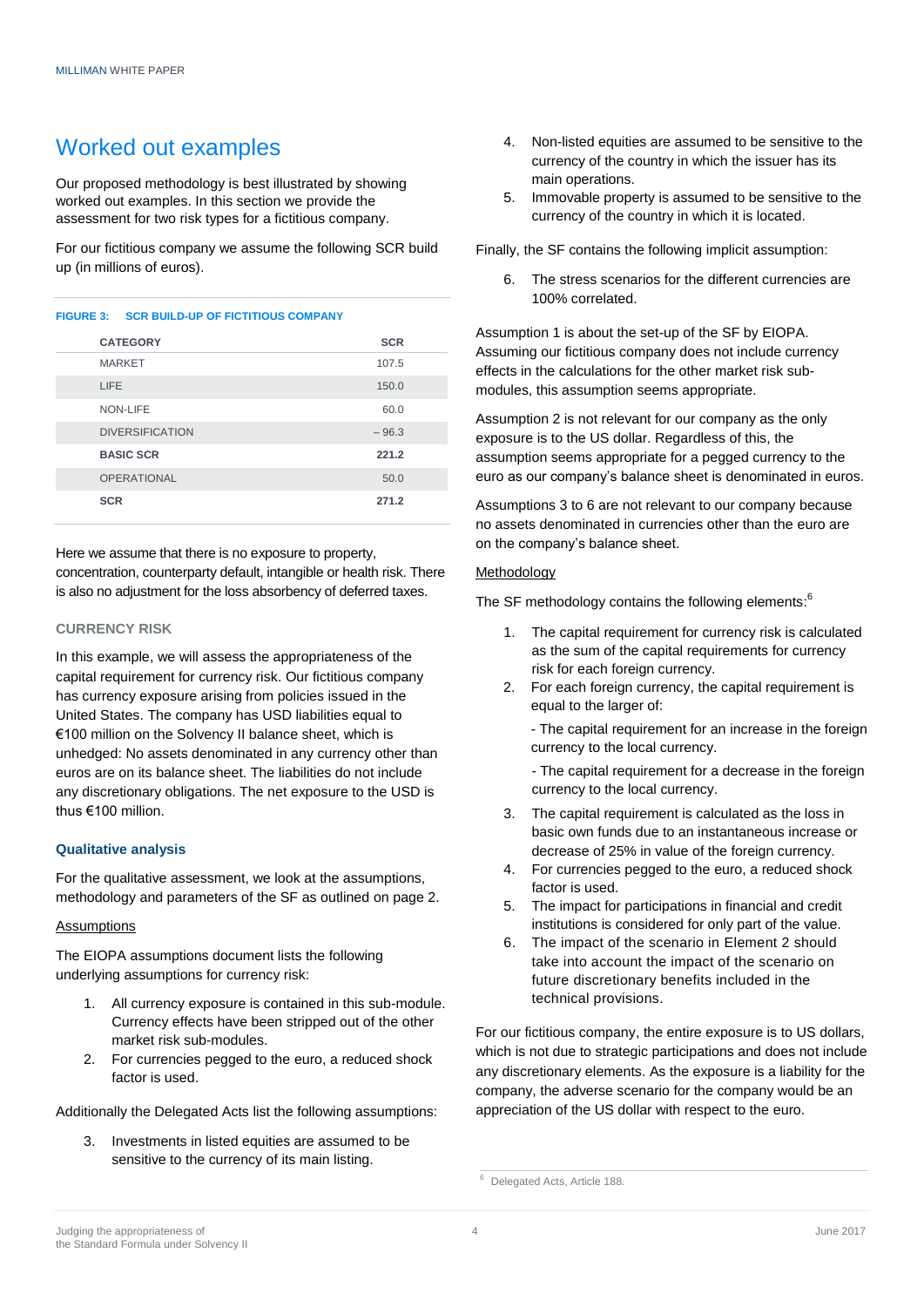Therefore, the capital requirement is determined by the loss in basic own funds due to an instantaneous increase in the value of the US dollar to the euro. As this corresponds to the risk profile of the company, the methodology looks appropriate.

#### **Parameters**

The scenario to calculate the capital requirement uses an instantaneous shock of 25%. This value has been calibrated by EIOPA based on a basket of currencies (see [2] and [4]). The portfolio of our fictitious company, however, differs substantially from this basket of currencies. To check if the stress parameter is appropriate for the portfolio of our fictitious company, we should compare this value to the distribution of the exchange rate of the US dollar against the euro.

For this exercise we use Bloomberg data for the USDEUR exchange rate for the period January 1997 to December 2016. We calculate the yearly change over the previous year for each month (overlapping data points). This data suggests that over this period, the 99.5% yearly VaR is a 22% increase in the value of the US dollar. The 99.5% yearly VaR for a decline in the US dollar is 26%. Based on these observations, the use of a 25% scenario to approximate the 99.5% yearly VaR seems reasonable.

#### Conclusion

For the qualitative assessment we conclude that, based on the analysis above, that despite the differing portfolio composition the SF is appropriate for the currency risk of our company.

#### **Quantitative analysis**

For the quantitative analysis we follow the steps outlined on page 3.

#### Step 1

We assume the following SCR Market build-up (in millions of euros).

<span id="page-4-0"></span>

|  | <b>FIGURE 4: SCR MARKET BUILD-UP OF FICTITIOUS COMPANY</b> |  |
|--|------------------------------------------------------------|--|

| <b>CATEGORY</b>        | <b>SCR</b> |
|------------------------|------------|
| <b>INTEREST</b>        | 40.0       |
| <b>EQUITY</b>          | 10.0       |
| <b>SPREAD</b>          | 80.0       |
| <b>CURRENCY</b>        | 25.0       |
| <b>DIVERSIFICATION</b> | $-47.5$    |
| <b>SCR MARKET</b>      | 107.5      |
|                        |            |

In this example, the currency SCR is due to a  $€100$  million exposure to the US dollar. The capital charge under the SF is 25%, resulting in a €25.0 million SCR.

#### Step 2

The materiality boundary is 10% of the total SCR: €27.1 million.

#### Step 3

For a difference to be material, the SCR for the relevant submodule has to change by the materiality boundary calculated under Step 2. As we are looking at currency risk, this means a change is material if it causes the SCR for market risk to change from its current value of €107.5 million (see [Figure 4\)](#page-4-0) to a value outside of the materiality interval of €80.4 to €134.6 million.

If we keep everything else constant and solve backwards, this translates to a materiality interval for the currency risk SCR of €0 to  $€66.9$  million.

#### Step 4

As the total exposure is €100 million, the materiality interval for currency corresponds to capital charges of 0% and 66.9%.

#### Step<sub>5</sub>

The lower boundary of the materiality interval is clearly satisfied, as it is not possible for the currency SCR to be negative. A currency SCR of €0 leads to a market SCR of €96.4 million. Therefore, it is not possible for the market SCR to fall below the lower materiality boundary of €80.4 million.

To reach the upper boundary of the materiality interval, the US dollar/euro exchange rate would have to increase by 66.9% over a period of one year. Between 1997 and 2016 the maximum increase in US dollar/euro exchange rate over any 12-month period (based on overlapping month end data) was 22.1%, while the maximum decline of the US dollar to the euro was 26.1%. This suggests that an increase of 66.9% is far more extreme than a 99.5% one-year VaR number.

#### Conclusion

For the qualitative assessment, we conclude that based on the analysis above, the SF is appropriate for the currency risk of our company.

#### **Conclusion**

|                    | <b>FIGURE 5: DECISION MATRIX</b> |                     |                                                       |
|--------------------|----------------------------------|---------------------|-------------------------------------------------------|
| <b>QUALITATIVE</b> |                                  | <b>QUANTITATIVE</b> | <b>CONCLUSION</b>                                     |
|                    |                                  | ◡◡                  | HIGH LEVEL OF CONFIDENCE OF<br><b>APPROPRIATENESS</b> |

To draw our conclusion, we use the decision matrix framework listed i[n Figure 2](#page-2-0) on page 3. The qualitative assessment is satisfactory. In the quantitative assessment we concluded that it would be highly improbably for the exchange rate to move in such a way as to breach the materiality interval.

Therefore, we conclude with a high level of confidence that the SF is appropriate for currency risk for our fictitious company.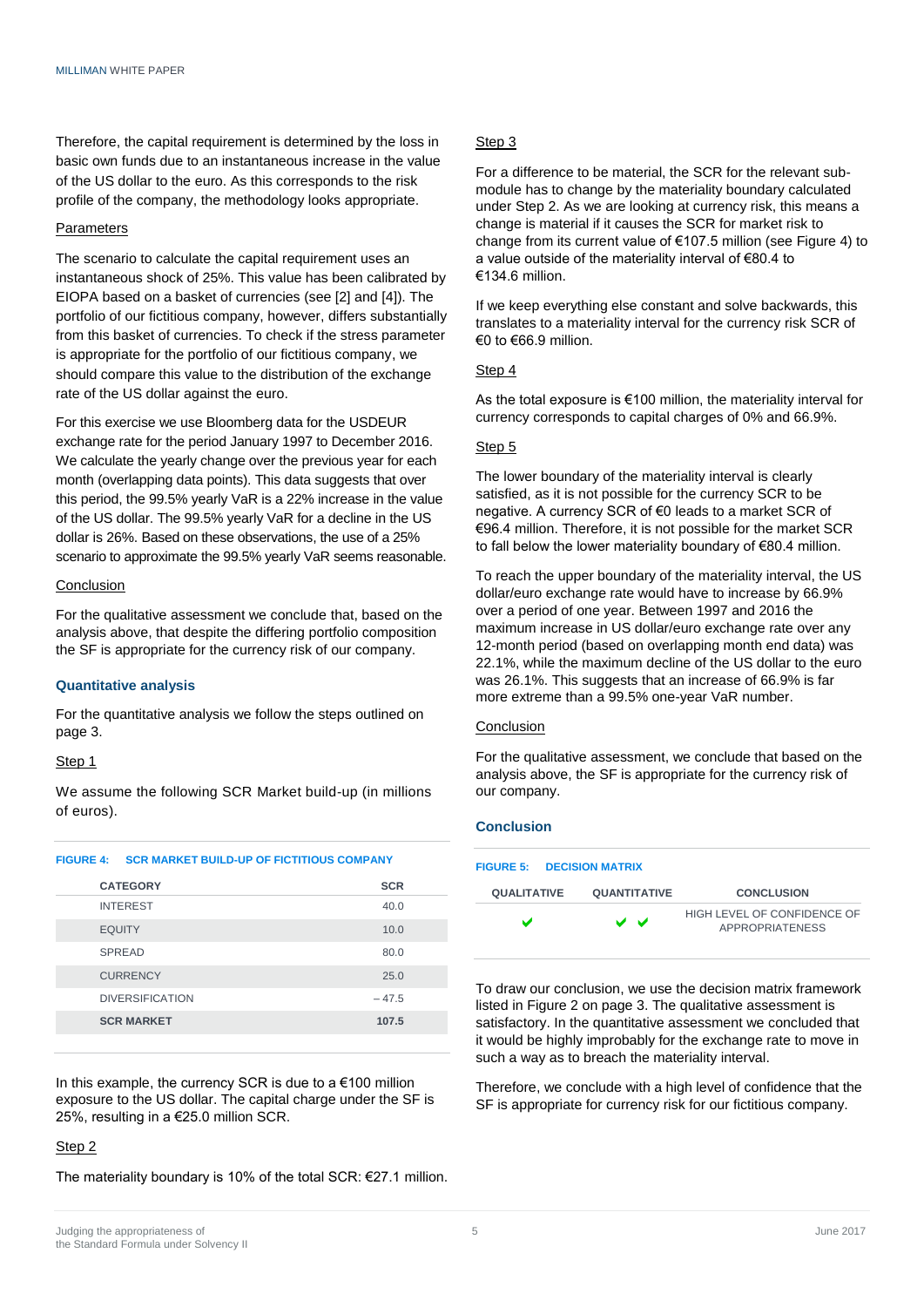#### **LAPSE RISK**

In this example we will assess the appropriateness of the capital requirement for lapse risk. Our fictitious company has €250 million in liabilities that are exposed to mass lapse. We assume that mass lapse is the dominant lapse scenario.

#### **Qualitative analysis**

As outlined on page 2, for the qualitative assessment we look at the assumptions, methodology and parameters of the SF.

#### Assumptions

The EIOPA assumptions document lists the following underlying assumptions for lapse risk:

- 1. Lapse up and lapse down scenarios are symmetrical stress scenarios.
- 2. The risk relating to the options that a ceding company of a reinsurance contract can exercise is not material.
- 3. A split between insurance policies falling or not falling within the scope of management of group pension funds in the mass lapse event shock is assumed appropriate.
- 4. Additional assumptions apply to the simplified calculation.

In our example we are considering mass lapse and not ceding options, group pension funds or the simplified calculation. Therefore, none of these assumptions apply to our example.

Additionally, the Delegated Acts list the following assumptions:

- 5. The policyholder is a natural person.
- 6. The events shall apply uniformly to all insurance and reinsurance contracts concerned.

Assumptions 5 and 6 are not specifically relevant in our example, but we assume that these assumptions are satisfied.

#### Methodology

The SF methodology contains the following elements<sup>7</sup>:

- 1. The capital requirement for lapse risk is calculated as the maximum of the capital requirements for upward lapse risk, downward lapse risk and mass lapse risk.
- 2. The stress is only applied to contracts where the application leads to an increase in technical provisions.
- 3. The risk margin should not be taken into account when calculating the capital requirement for lapse risk.
- 4. All policyholder options should be taken into account.
- 5. The type of discontinuance that most negatively affects the company's own funds should be used as the basis for the mass lapse risk scenario.

Element 1 deals with the fact that a lapse event can take various forms. It seems appropriate to use the scenario that has the largest impact on the own funds of the company.

Element 2 could lead to an overestimation of the SCR because portfolio diversification is not entirely accounted for.

Element 3 is at odds with the reality if the scenario actually occurs where the risk margin will indeed be affected by lapses. This assumption does not seem appropriate.

Element 4 seems appropriate because the lapse event can affect all policyholder options.

Element 5 is similar to Element 1, and we consider it appropriate for the same reason.

#### **Parameters**

For mass lapse, a 40% stress scenario applies. The original calibration (see [5]) was based on "an expert estimate based on past mass lapse events in the German life insurance market."

Mass lapse only occurs in an extreme scenario. Therefore, very little data is available to challenge the parameter. We have therefore not performed an alternative calibration for our fictitious company. However, it is possible that a bank-run-like scenario could occur once in every 200 years. Such a scenario could very well lead to a lapse rate of more than 40%.

#### Conclusion

The above gives rise to doubts about the validity of the SF methodology for our fictitious insurer, as the parameter shock could be too low.

#### **Quantitative analysis**

For the quantitative analysis we follow the steps outlined on page 3.

#### Step 1

We assume the following life underwriting SCR build-up (in millions of euros).

#### <span id="page-5-0"></span>**FIGURE 6: SCR LIFE BUILD-UP OF FICTITIOUS COMPANY**

| <b>CATEGORY</b>        | <b>SCR</b> |
|------------------------|------------|
| <b>MORTALITY</b>       | 40.0       |
| <b>LONGEVITY</b>       | 40.0       |
| <b>DISABILITY</b>      | 15.0       |
| <b>EXPENSE</b>         | 25.0       |
| LAPSE                  | 100.0      |
| <b>CATASTROPHE</b>     | 5.0        |
| <b>DIVERSIFICATION</b> | $-74.9$    |
| <b>SCR LIFE</b>        | 150.1      |
|                        |            |

In this example the lapse SCR is due to €250 million worth of liabilities that are exposed to lapse risk. The capital charge

<sup>7</sup> Delegated Acts, Article 142.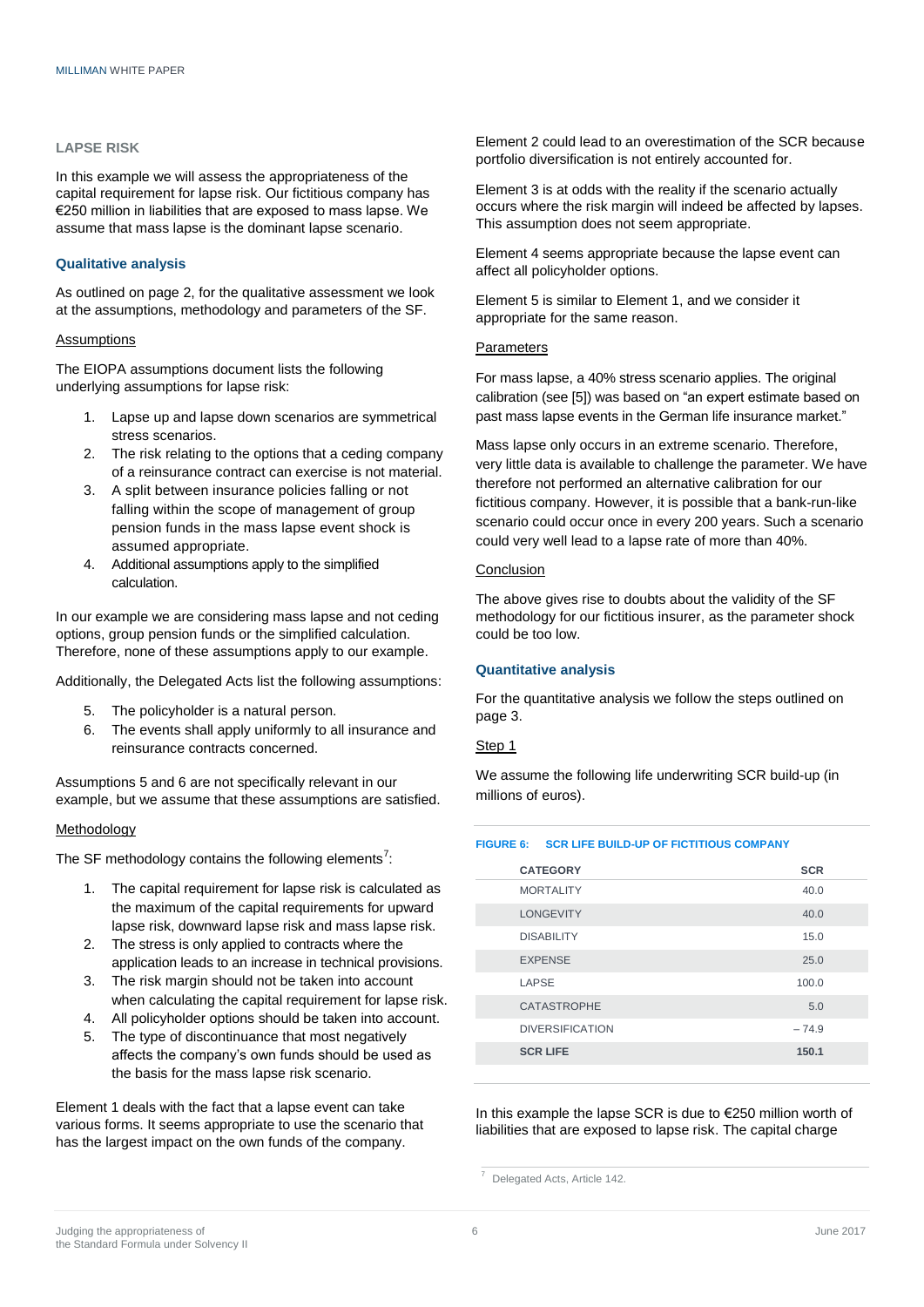under the SF is 40% for mass lapse, resulting in a €100 million SCR for lapse risk.

#### Step 2

The materiality boundary is 10% of the total SCR: €27.1 million.

#### Step 3

For a difference to be material, the SCR for life underwriting risk has to change by the materiality boundary calculated under Step 2. This means a change is material if it causes the SCR for life underwriting risk to change from its current value of €150.1 million (see [Figure 6\)](#page-5-0) to a value outside of the materiality interval of €123.0 to €177.2 million (after rounding).

If we keep everything else constant and back solve for the lapse risk SCR that causes the life underwriting risk SCR to change by this amount, we get a materiality interval of €70.8 to €128.5 million for the mass lapse risk SCR.

#### Step 4

As the total exposure is €250 million, the materiality interval for mass lapse corresponds to capital charges of 28.3% and 51.4% for this fictitious company.

#### Step<sub>5</sub>

The confidence interval surrounding the stress scenario for mass lapse risk is relatively tight for the fictitious company. Therefore, we cannot conclude that the SF SCR lapse risk is appropriate for our fictitious company.

#### **Conclusion**

| <b>FIGURE 7: DECISION MATRIX</b> |                     |                                                                                    |
|----------------------------------|---------------------|------------------------------------------------------------------------------------|
| <b>QUALITATIVE</b>               | <b>QUANTITATIVE</b> | <b>CONCLUSION</b>                                                                  |
| $=$ / $\times$                   | $=$                 | NO FINAL CONCLUSION CAN BE<br>DRAWN, ADDITIONAL RESEARCH<br>NEEDS TO BE PERFORMED. |

To draw our conclusion we use the decision matrix framework listed in [Figure 2](#page-2-0) on page 3. In the quantitative assessment we concluded that the confidence interval surrounding the parameter was relatively tight. It is difficult to conclude that a mass lapse event outside the boundaries would be improbable in 200 years. Based on this analysis, it is not possible to conclude that the SF is appropriate for mass lapse risk for our fictitious company.

### Challenges and pitfalls

This research provides a step-by-step approach to judging the appropriateness of the SF. Two practical applications were provided. For currency risk, it was concluded that the SF is appropriate with a high level of confidence for our fictitious company. For mass lapse risk, it could not be concluded that the SF is appropriate for our fictitious company.

The approach can be extended to other risks as well. This, however, may be challenging:

- We have considered simplistic examples above, but the approach may be more complicated for shocks with a number of different calibrations, e.g., spread risk or counterparty default risk.
- The approach outlined above does not consider risks that are not captured in the SF calculation, such as liquidity risk, inflation risk, reputational risk, etc. These risks also need to be considered in this assessment.
- (Re)insurers need to consider what steps to take if they conclude that the SF is not appropriate for one or more risk modules. EIOPA states the following options: align risk profile with the standard formula; apply for undertaking-specific parameters, where this is allowed; develop a (partial) internal model; or alternatively, the undertaking could decide to de-risk.
- Demonstrating the appropriateness of the operational risk SF SCR requires a detailed analysis.
- For life underwriting risks with a non-linear capital requirement, it may be necessary to re-run cash-flow models several times to obtain the right input for the reverse stress test.
- We note that correlations are sometimes overlooked when judging the appropriateness of the SF. It is, however, clear that the impact of both the aggregation methodology and the correlation parameters can be substantial.
- Finally, a conclusion should be drawn for the SCR as a whole. This should take into account the conclusions drawn for individual risks as well as possible interactions of these conclusions.